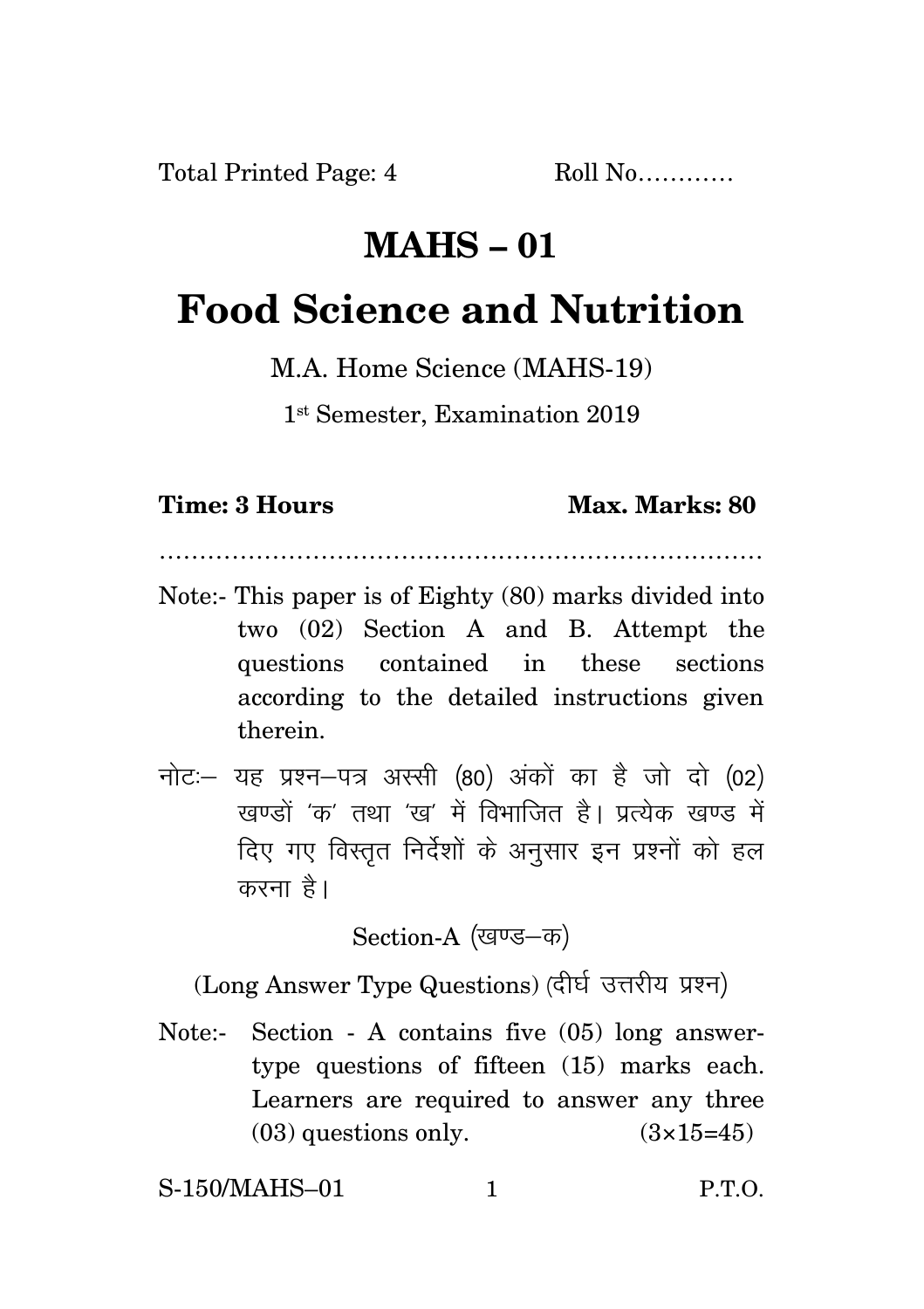- नोट:- खण्ड 'क' में पाँच (05) दीर्घ उत्तरीय प्रश्न दिये गये हैं। प्रत्येक प्रश्न के लिए पन्द्रह (15) अंक निर्धारित हैं। शिक्षार्थियों को इनमें से केवल तीन (03) प्रश्नों के उत्तर टेने हैं।
- What is calorimetry? Describe its types. How is  $\mathbf{1}$ . energy calculated in foods? ऊष्मामिति क्या है? इसके प्रकारों का वर्णन कीजिए। खाद्य पदार्थों में ऊर्ज़ा की गणना किस प्रकार की जाती  $\frac{4}{5}$
- $\overline{2}$ . Describe the process of digestion and absorption of protein in the body. Describe the functions of proteins and list dietary sources of proteins.

शरीर में प्रोटीन के पाचन एवं अवशोषण की प्रक्रिया बताइए। प्रोटीन के कार्यों का वर्णन कीजिए तथा प्रोटीन के आहारीय स्रोतों को सुचीबद्ध कीजिए।

- Explain in detail the functions of water and 3. sources of water in the body. शरीर में जल के कार्यों तथा जल प्राप्ति के स्रोतों की विस्तृत व्याख्या कीजिए।
- Describe the characteristics, functions, dietary  $\mathbf 4$ sources and daily requirements of B-group vitamins.

बी-समुह के विटामिनों की विशेषताएं, कार्य, आहारीय स्रोत तथा दैनिक आवश्यकताओं का वर्णन कीजिए।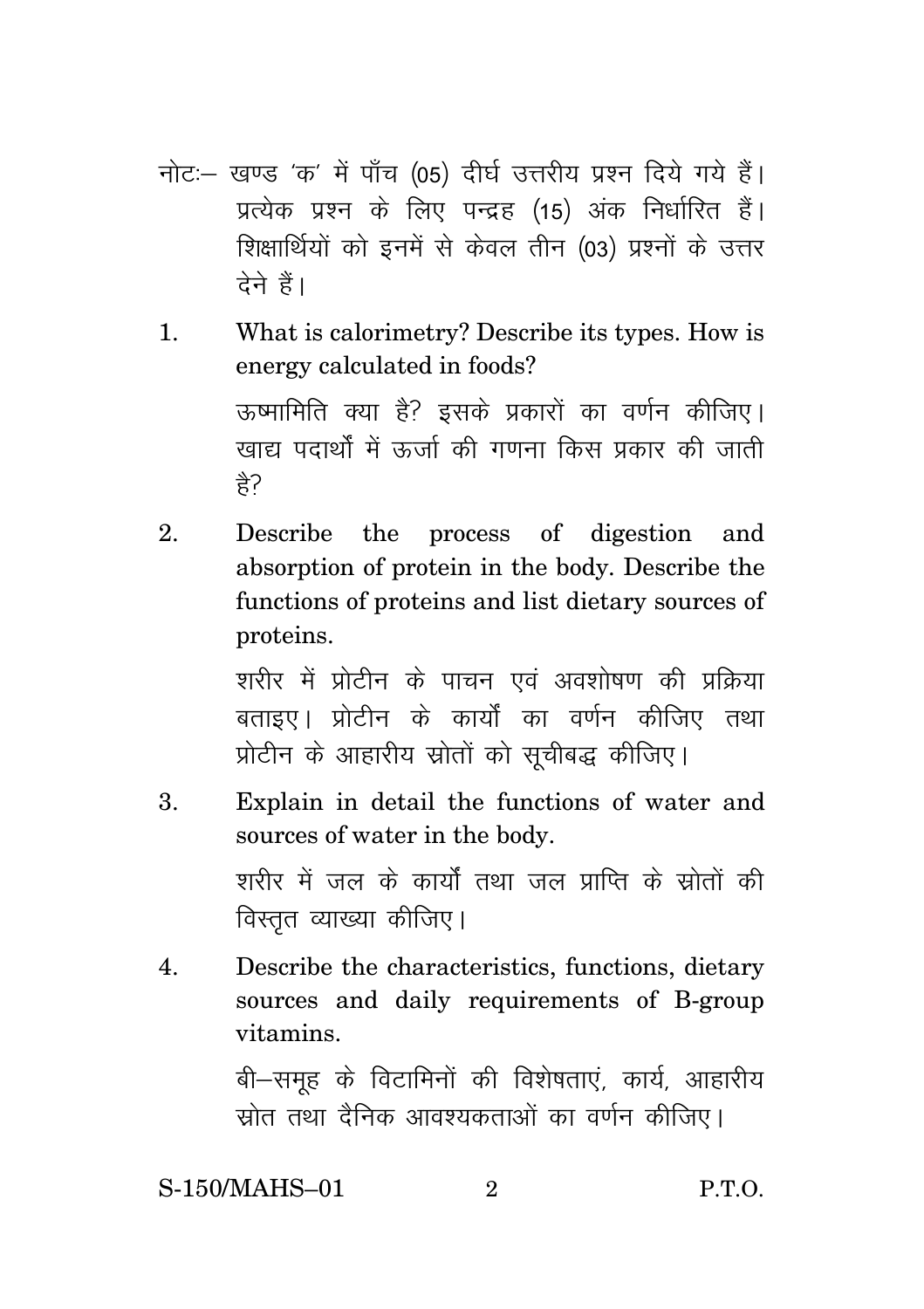5. Explain the bacteriostatic methods of food preservation.

> खाद्य परिरक्षण की बैक्टीरीयोस्टैटिक विधियों की विस्तत व्याख्या कीजिए।

> > Section-B (खण्ड-ख)

(Short Answer Type Question) / (लघु उत्तरीय प्रश्न)

- Note:- Section-B contains eight (08) short answer type questions of seven (07) marks each. Learners are required to answer any five (05) questions only.  $(5 \times 7 = 35)$
- **नोट**: खण्ड 'ख' में आठ (08) लघु उत्तरीय प्रश्न दिये गये हैं। प्रत्येक प्रश्न के लिए सात (07) अंक निर्धारित हैं। शिक्षार्थियों को इनमें से केवल पाँच (05) प्रश्नों के उत्तर देने हैं।
- 1. What is balanced diet? What is its importance in human life?

संतुलित आहार क्या है? मानव जीवन में इसका क्या महत्व है $\overline{6}$ 

2. Define food guides and explain their usefulness. Comment on the food guide pyramid.

> खाद्य निर्देश को परिभाषित करते हुए इनकी उपयोगिता बताइए। आहारीय निर्देश पिरामिड पर टिप्पणी कीजिए।